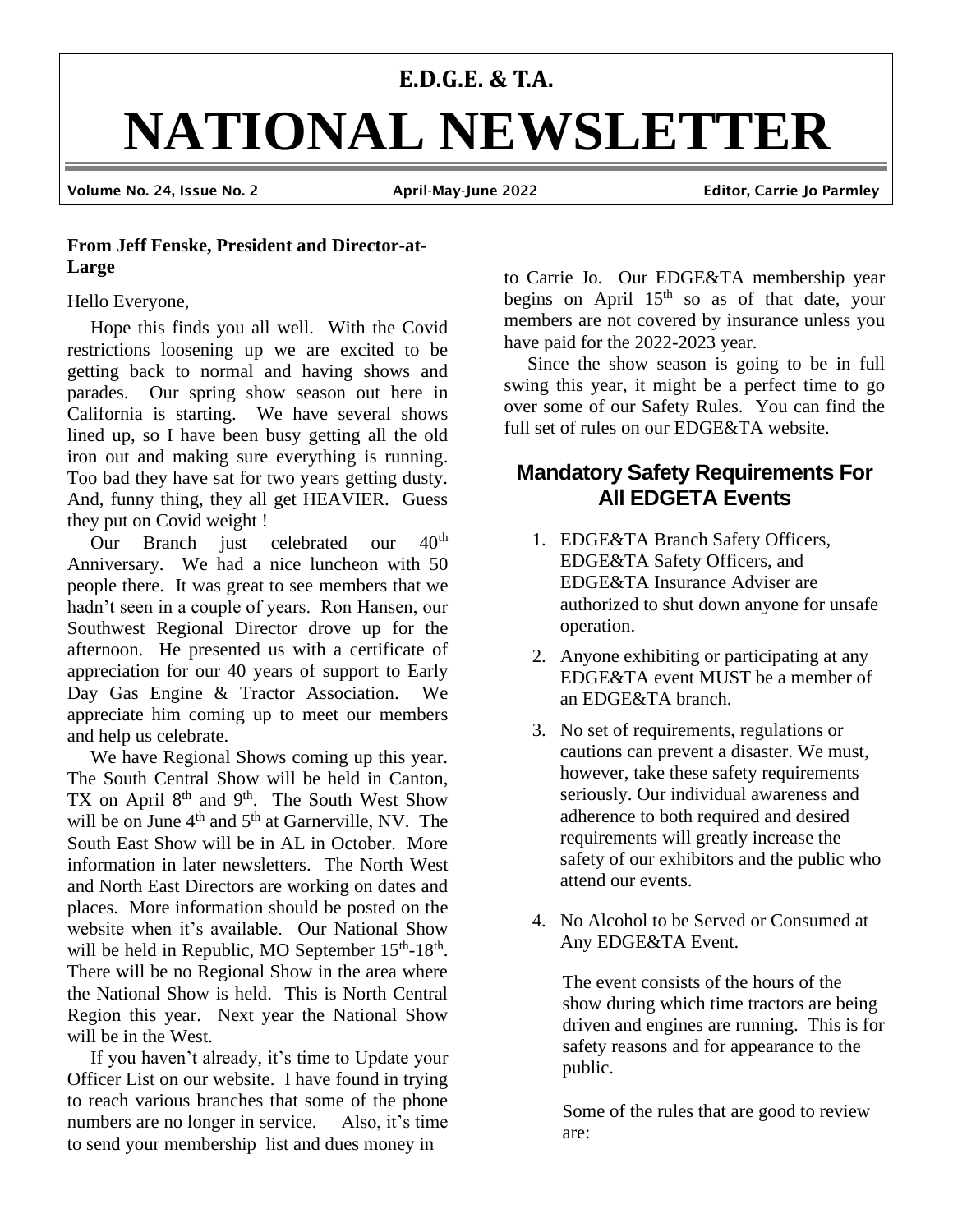The driver should be the only person on a tractor when moving unless there are provisions for others and the provisions meet the Safety Officers approval.

 All tractors must have a kill switch or device accessible from the seat to kill the engine.

 Tractor operators/drivers need to be very careful when starting a tractor. Be sure the brake is properly set if it is equipped with a parking brake. Wheel blocks or chocks can be used but remember they will not stop a tractor from rolling over the block or chock if it is started in gear. Check to be sure the tractor is out of gear and then check it a second time to be absolutely sure.

For Stationary Engine Displays:

 Double rope stanchions separating the displayed items from the public by a minimum of three (3) feet

 Safety Officer has the right to shut down any engine display running unattended or running unsafely.

 The Safety Officer, either Branch or EDGE&TA, including the EDGE&TA Insurance advisor, may shut down anyone for unsafe operation. If anyone notices an unsafe action involving any of our equipment you need to let someone know. We are ALL Safety Officers, and our goal is to keep everyone safe and going home in the same condition they came in.

 Remember go out there to shows, parades and tractor pulls and have fun.

## *Play Safe and Stay Safe*.

**Jeff Fenske, President and Director-at- Large**

**\*\*\*\*\*\*\*\*\*\*\*\*\*\*\*\*\*\*\*\*\*\*\*\*\*\*\*\*\*\*\*\*\*\*\*\***

# *Dues are \$17 per member*

**\*\*\*\*\*\*\*\*\*\*\*\*\*\*\*\*\*\*\*\*\*\*\*\*\*\*\*\*\*\*\*\*\*\*\*\***

#### **From Morrie Robinson, Vice President & NW Regional Director**

#### NW Rambling:

 Finally, the mask mandate in our state, Washington, is history as of March 12. Consequently, engine and tractor shows will open up for us with no restrictions after a 2 year delay.

 Several years we attended a local car show a few times and thought about joining. (We were into Ford 64 & 65 Falcon 2 door hardtop Sprints at the time). What I observed was the owners were more interested in conversing with fellow owners than taking time to talk with the "public". That car club is now history.

 When you exhibit at engine and tractor shows and a young or older person comes along, tell them about your exhibit. Let them know how it works, what it did or where it is from or if it is special and in what way. Even if you are a spectator at a show, ask questions and try to learn something new. I feel we have that responsibility. It's easy to sit in a chair with your back to those folks outside the rope enclosure and "shoot the breeze" with fellow members. Remember what happened to our local car club, let's not become a once was club.

 As we "mature on schedule" we need to take our time unloading and unloading engines and tractors. There's always extra pressure at shows and it's easy to forget to slow down and be safe. We have all seen a tractor end up in a lifethreatening position, or an engine slide off a set of forks or a starting crank fly off an engine. Unfortunately, I have experienced one of those stupid incidents. It involved a 5 hp Economy engine. You know "an engine starts inversely proportional to the number of people watching." In the rush to get it started, the left foot slid just above the crankshaft, as I pulled it over the crank started to pull my foot under the crank. Lucky for me, the engine did not start, and I was able to get my foot to a safe position, lesson learned.

Stay safe, keep in touch and do good deeds.

#### **Morrie Robinson, Vice- President an**

THIS NEWSLETTER IS ON OUR WEBSITE 2 [WWW.EDGETA.ORG](http://www.edgeta.org/)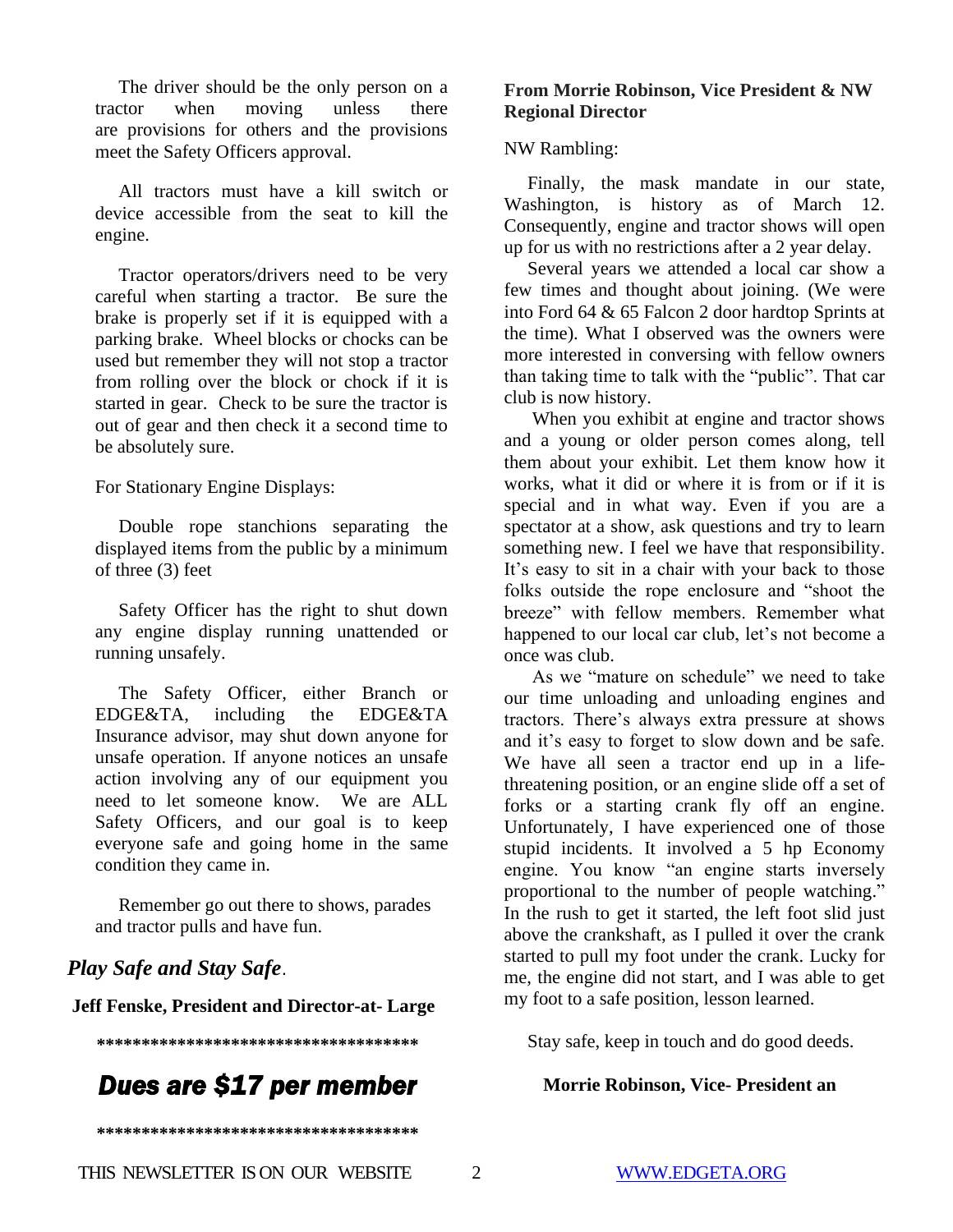

 **\*\*\*\*\*\*\*\*\*\*\*\*\*\*\*\*\*\*\*\*\*\*\*\*\*\*\*\*\*\*\*\***

#### **From John Roderick, SC Regional Director**

 We are excited about the EDGETA South Central Regional Show and meeting coming up. The show will be a part of the Canton Tractor and Truck Show on April  $8<sup>th</sup>$  and  $9<sup>th</sup>$  at the Canton First Monday Trades Day Pavilion in Canton, Texas.

 Our show will feature tractors, trucks, farm equipment, grist mills, hit & miss engines, and old garden tractors. There will also be an antique sawmill, rope making, miniature hay baler, tools, parts, and many other exhibits.

 Each exhibiter will be available to discuss their machines and there will be demonstrations using the hay baler and the rope making machine. Children and adults alike can make their own rope and the small bales of hay will be available for purchase. There will also be a swap meet and vendors available for your enjoyment.

 There will be an auction on Saturday as well as a parade of tractors and trucks at 2:00. There is no shortage of things to keep you entertained!

 If you are interested in setting up a space for parts, crafts, etc., the spaces are \$30. per covered space. RV hookups will be available for \$25. per space. Contact Linda at 214-837-8861 or email at [LMP65@outlook.com](mailto:LMP65@outlook.com) for information and reservations.

 There will be a meeting of the EDGETA South Central Division under the Pavilion on Friday afternoon at 5:00 following a free meal of hamburgers with the trimmings. All exhibitors are encouraged to attend.

 The Canton Show is a result of the combined efforts of a number of Tractor Clubs in the North East Texas Area. A special thanks is in order for

Branch #124, Lone Star Antique Tractor & Engine Assn., for being willing to serve as the host for our show. We are all excited and expect for our show to be bigger than ever before.

 In closing, I would like to thank everyone who has had a part in planning our show. I am currently planning the South Central Show for 2023 and would like the show to be held in Oklahoma or Louisiana if possible. If there are EDGETA Branches in either state who would like to host next year's show, please contact me at 214 914-0915 or [jroderick1949@gmail.com.](mailto:jroderick1949@gmail.com)

#### **John Roderick, SC Regional Director**

 **\*\*\*\*\*\*\*\*\*\*\*\*\*\*\*\*\*\*\*\*\*\*\*\*\*\*\*\*\*\*\*\*\*\***

#### **From Travis Brown, SE Regional Director**

 Well here we are, another spring on the way. Like most typical March weather here in Middle Tennessee its sunny and high 50's today and they are predicting 2-3 inches of snow overnight and a high in the 30's tomorrow with a low of high teens. Mother Nature most likely got into some of the stuff they make up in the hills around Milsap's place again is all I can say.

 We are planning our events for the year and will be having a steam show and saw day at the Days Gone By Museum the middle of May. Located in Portland TN, the museum owned by Joe and Kathleen Collins has been the site of several great shows over the last dozen or so years every October. Also they have opened their doors to host our steam schools and saw days many times over those years. This collection of tractors, hit and miss engines, old cars, trucks and other antiques is massive and never fails to impress. They even have a DC-3 sitting outside, a true vintage WW2 edition that was used by the Navy for Artic research during the war.

 Sadly, we all know that even though we attempt to preserve these artifacts from yesteryear, nothing stays the same. Such is the nature of our friends at the Days Gone By Museum. Kathleen passed a few years ago after a battle with cancer. Joe has endeavored to keep the museum open in the face of the pandemic and other issues but he has announced it's time for a change. So the bulk of his epic collection will soon be posted up for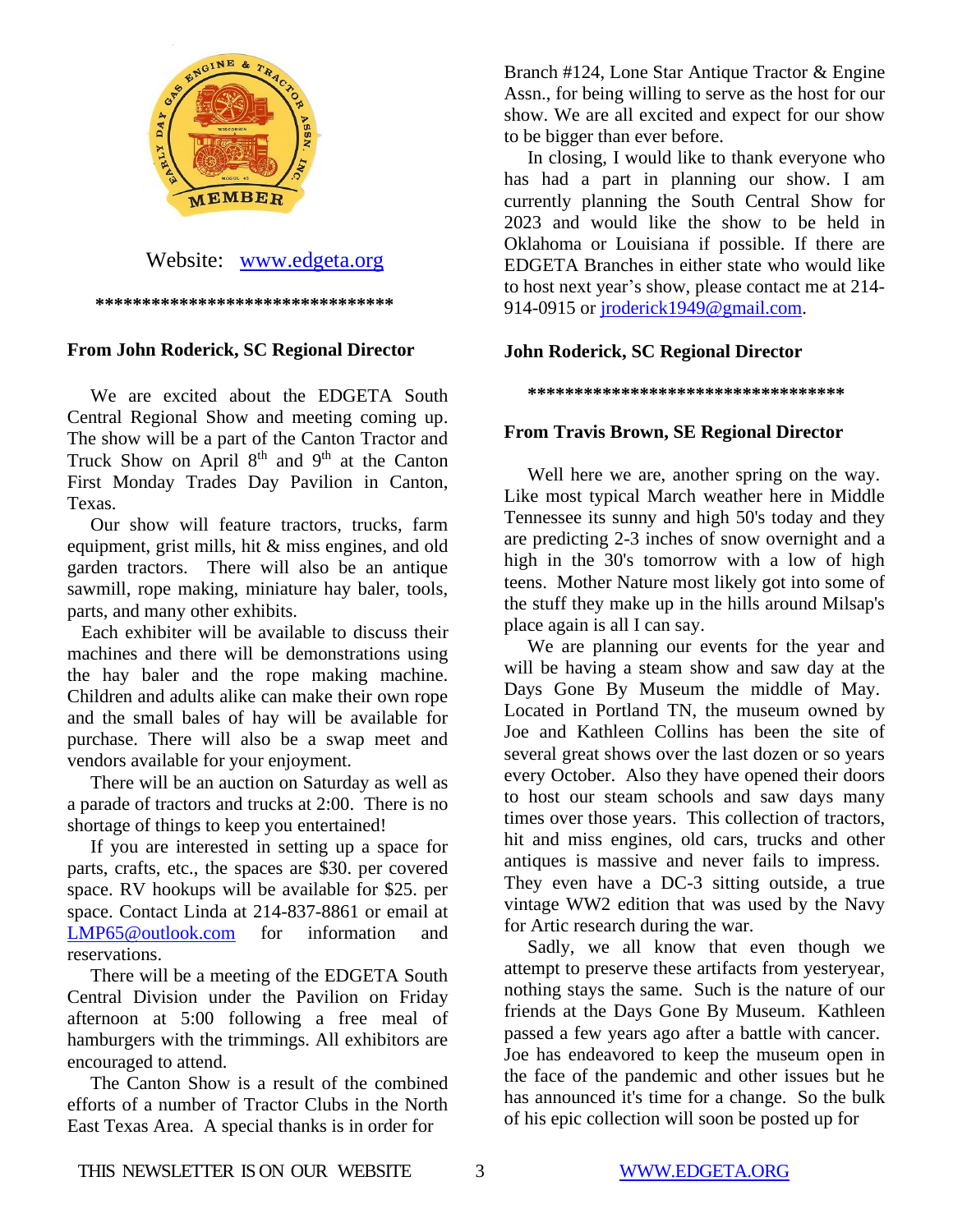auction and come late September there will be an epic on line auction and the doors will shut on the museum for the last time.

 This will be quite a loss to the steam community in TN as this museum not only hosted great events that brought people from many surrounding states, it also hosted at least two regional EDGETA events. Also the museum graciously provided space for storing many of the steam engines that were shown there. It almost feels like we are loosing a good friend. But again nothing is constant but change and this is part of the cycle. How many new owners are going to get a chance to own some very nice tractors or trucks or Maytags, etc? We will watch as things develop and wish only nothing but the best for Joe and his family.

 Right now we are planning on showing at Adams TN, Eagleville TN, and Boonville IN. This is much less than years past but with the price of diesel, we cannot make as many shows as we have before. I worry about how ours and other shows will do with attendance with the drastic increases in fuel and other items. This cannot be good for many events. Our show is financed by having a big tractor pull every year. If we have a huge drop in attendance that will quickly affect the finances of our show. These are very interesting and uncharted times to be sure.

 Hope everyone is gearing up for a safe and fun season!

#### **Travis Brown, SW Regional Director**

\*\*\*\*\*\*\*\*\*\*\*\*\*\*\*\*\*\*\*\*\*\*\*\*\*\*\*\*\*\*\*\*\*\*

#### **From David Millsap, NE Regional Director**

Hello from beautiful SW Virginia where it sunny, cloudy, windy, calm, raining and/or snowing all within a few minutes. Gotta love springtime.

 Speaking of springtime, tractor show season is just around the corner for some of us and has already started for the luckiest of us.

 As we get ready for the first show let's not get into such a hurry that we overlook SAFETY.

 Take care in preparation and loading, make sure you have wheel chocks where needed, battery disconnects are working properly, fuel shutoff is

good (Just don't forget to turn it on before the parade; it can be embarrassing, not that I would know), rope or chain for any operating displays.

 But most of all HAVE FUN. I hope to see some of you at a show sometime this season (COVID willing).

 Reminder, if anyone would like to act as an advisor to the NE regional director, he would welcome your advice and input.

Till we meet again….

### **Sappo or David Millsap, NE Regional Director**



 **\*\*\*\*\*\*\*\*\*\*\*\*\*\*\*\*\*\*\*\*\*\*\*\*\*\*\*\*\*\*\***

#### **From Ron Hanson, SE Regional Director**

Hello Everyone,

I hope everyone is excited as I am that it's getting to be show season. I'm looking forward to bringing the equipment out and having some fun with it again. I am hoping that your making some plans to get out to some shows and events in the next few months.

. I would like to mention the Southwest Regional Show is going to be June 4&5 2022. It is being Hosted by Branch 132 and will be held at Douglas County Fairgrounds in Gardnerville, Nevada.. For more information, contact Jim Miller at 618-520- 3326, or you can also look on the Events Page on the Nationals Website

If there is anything that I can do to help your branch with, please reach out to me and I will help in anyway that I can.

Hoping to see you soon at a Show or Event.

#### **Ron Hanson, SE Regional Director**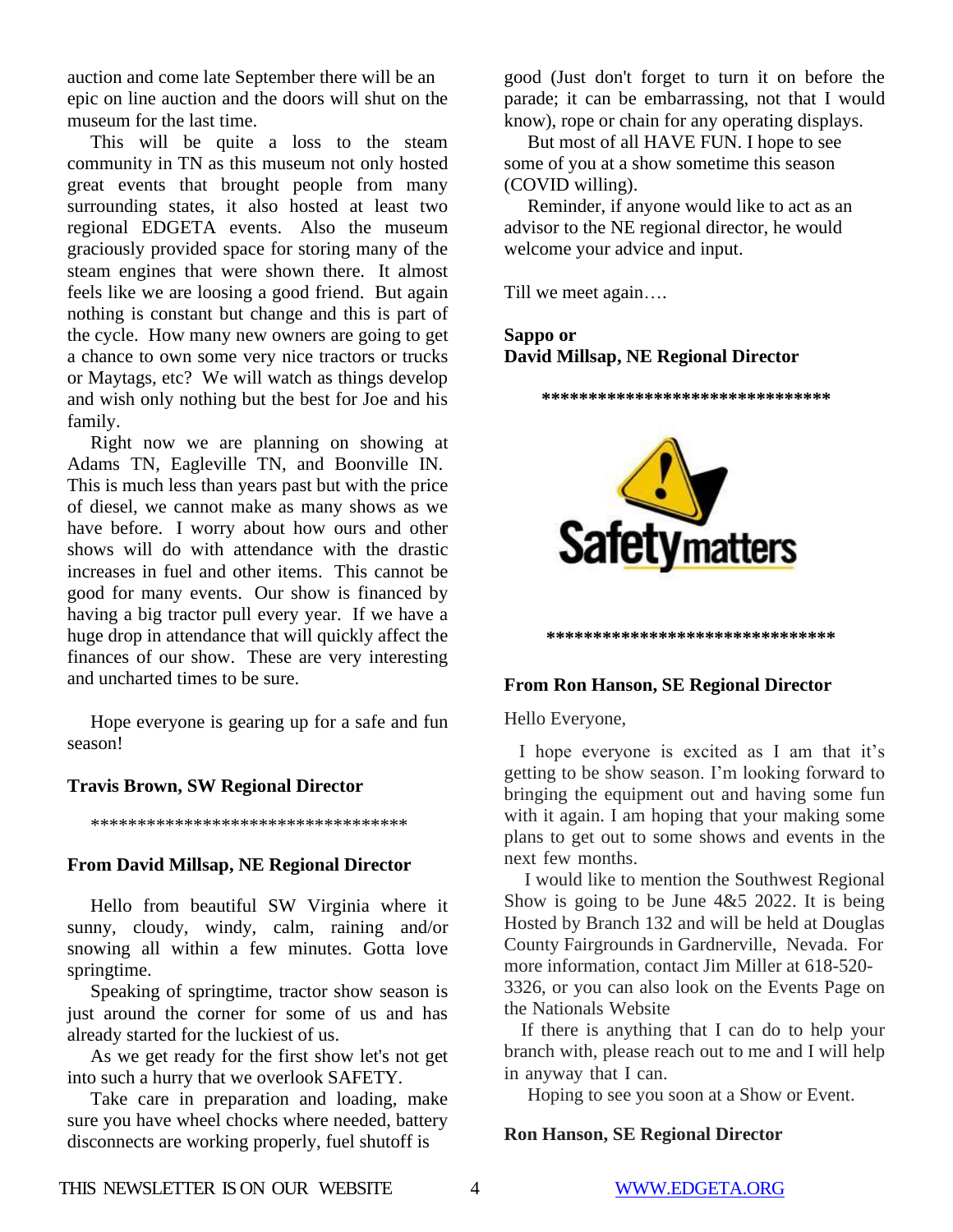#### **From,Carrie.Jo,Parmley, Secretary/Treas./...… Editor**

 Hope all of you had a Happy New Year--by now, 2022 is well under way. Many have already attended shows this calendar year. I've received membership dues from many of the branches. However, there are still those who need to send their dues. The new membership year begins April 15, 2022; unless memberships are renewed prior to then, members will not have membership coverage until those dues are paid. A "Branch Members Form" is posted on the website that allows 24 members and information per page. It is at the bottom of the home page and is labeled "Branch Members Form." It would be very helpful if you could use this form or one of your own very similar.

 **On the topic of submitting memberships and dues, please send a "clean copy" of your membership list with complete information. As mentioned above, if you would like, there is a form on the website. Please do not send lists from previous years with names "marked out or blanked out with a black marker." The membership lists are considered legal documents. When the insurance auditor comes to my house and pulls files, those have to be lists without corrections with markers, etc. I have received several of those this year, and I have to return them. That delays processing of your members.**

 Another housekeeping chore that we need to take care of is the **updating of new officers and directors**. **This must be done at the beginning of each year, even if you maintain the same officers**. Go to the EDGETA.org website, scroll down to the yellow tab "Branch Officers Update Form" and enter those. Do the same for Directors. If the information is the same as last year, just enter "same" in the blank for the name of the person in that office. If their address, phone or e-mail changes, please make that change. **Any and all changes must be entered.** P**lease be sure that someone in your branch takes care of updating officers on the website each year and each time something changes.** I take all officer information from what has been submitted to the website, not from a list included in the membership information with the check.

 **The following Director's positions are open for election this year: North East, currently held by David Millsap and South East currently held by Travis Brown. If there are any nominations, I must receive the resumes with photos 90 days prior to the National Meeting to be held on September 15-18, 2022 in Republic, MO hosted by Branch 16. Please address to Carrie Jo Parmley, 15246 Seven League Rd., Tyler, TX 75703. The date due to me is June**

**20, 2022. A banner across the top of the home page of our website is also a reminder that the positions are up for election this year. By-Laws pertaining to the election are printed below and are also on our website.**

#### **ARTICLE IV**

#### **DIRECTORS/OFFICERS/ADVISORS ARTICLE IV – DIRECTORS/OFICERS/ADVISORS Section 1. Directors:**

a. The Board of Directors shall consist of seven (7) directors which includes the President, Vice President, and Safety Officer.

b. There shall be one Director from each of the six (6) EDGE&TA Regions with the seventh being a Director at Large.

c. Directors shall be elected at the Annual Meeting by a majority of the branches voting, either in person or by proxy. Every branch may vote to fill all Director positions, both Regional and Director at Large.

d. Any member in good standing may have their name placed in nomination for the Director position in the Region in which they reside.

e. Any member in good standing, from any region, may have their name placed in nomination for the Director at Large position.

f. **Nominees must send to the Secretary/Treasurer a resume providing a straightforward profile of themselves and a recent photo. As a minimum, the resume should contain the following:**

- **(1) EDGE&TA membership history**
- **(2) EDGE&TA offices held**
- **(3) Ideas and goals for EDGE&TA**
- **(4) Knowledge of current EDGE&TA issues**

g. The Secretary/Treasurer must receive the resumes and photos no later than (90) days prior to the Annual Meeting.

h. If there are no valid regional nominations presented, the Board of Directors shall appoint a member in good standing from the region to serve until the next Annual Meeting at which time the position shall become vacant.

i. If there are no valid nominations presented to fill the Director at Large position, the Board of Directors shall appoint a member in good standing to serve until the next Annual Meeting at which time the position shall become vacant.

j. For continuity, Directors shall be elected on a rotating basis under the following cycle: Two (2) Directors shall be elected/re-elected in each of the first year, and the second year. In the third year, three (3) Directors shall be elected/reelected

k. The Board of Directors shall fill a vacated Director position by appointment of an EDGE&TA member in good standing. Directors so appointed shall serve until the next Annual Meeting at which time the position shall become vacant.

l. Directors shall serve a term of three (3) years, and/or until their successors are elected, with the exception that a Director elected to fill a vacated appointed position shall serve the remainder of that three (3) year term.